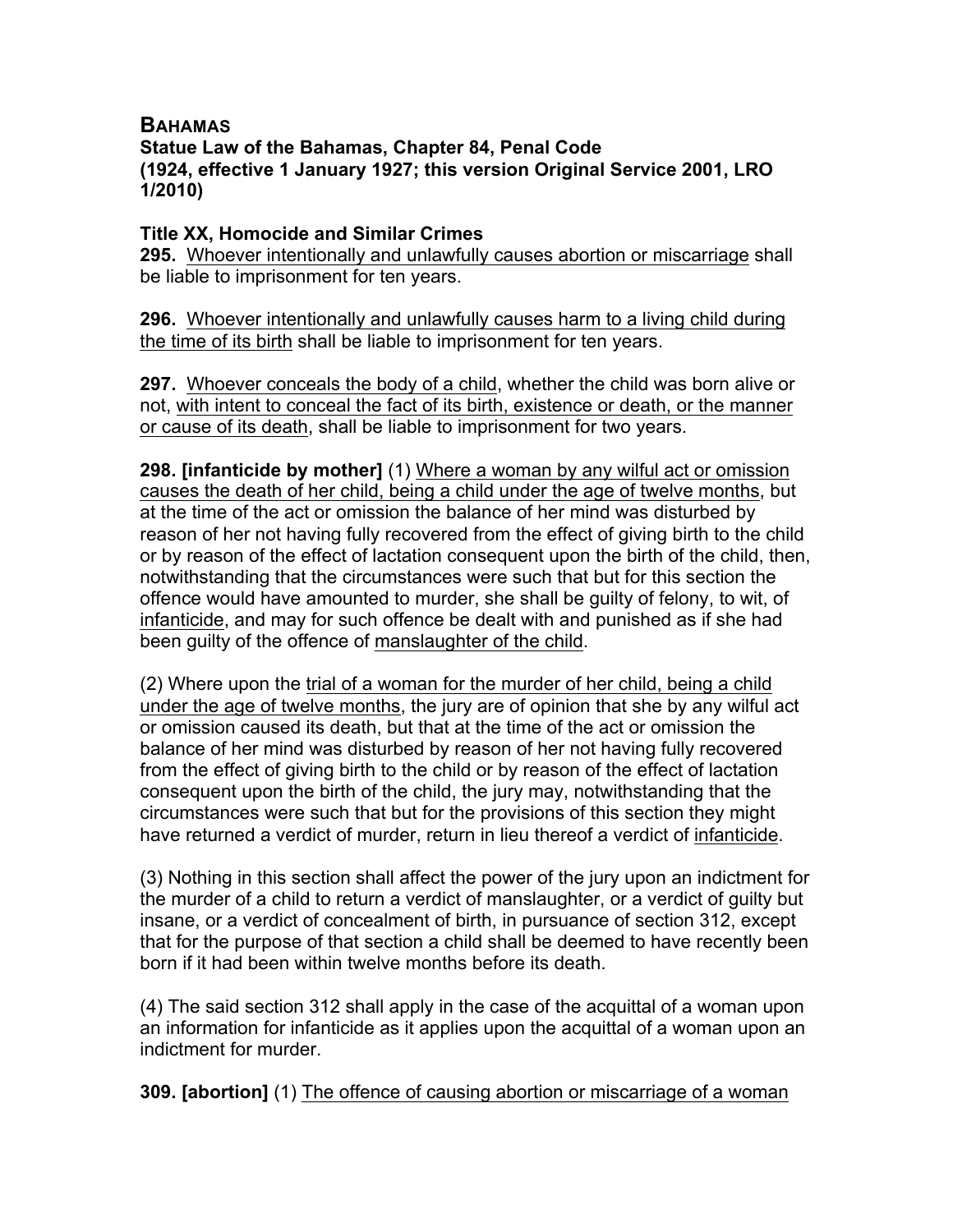can be committed either by that woman or any other person; and that woman or any other person can be guilty of using means with intent to commit that offence, although the woman is not in fact pregnant.

(2) The offence of causing abortion can be committed by causing a woman to be prematurely delivered of a child, with intent unlawfully to cause or hasten the death of the child.

**310.** (1) Where harm is caused to a child during the time of its birth, or where, upon the discovery of the concealed body of the child, harm is found to have been caused to it, the harm shall be presumed to have been caused to the child before its death.

(2) The expression "during the time of birth" includes the whole period from the commencement of labour till the time when the child so becomes a person as that it may be murder or manslaughter to cause its death.

**311.** (1) Any secret disposition of the body of a child, whether it be intended to be permanent or not, may be concealment.

(2) The abandonment of the body of a child in any public place may be a concealment, if the body is abandoned for the purpose of concealing the fact of its birth or existence.

(3) Section 297 shall not apply to the case of a child of less than six months' growth before its birth.

(4) Section 297 shall not apply to the case of intent to conceal the birth, existence or death of a child, or the manner or cause of its death, from any particular person or persons only, but it is requisite that there should be an intent to conceal the same from all persons, except such persons as abet or consent to the concealment; and

(5) The provisions of section 297 apply as well to the mother of the child as to any other person.

## *Illustrations*

Subs. (4) —(*a*) A woman conceals from her father or mother the body of her child. She is not guilty of concealment of birth, unless she intended to conceal it from persons generally.

(*b*) A woman conceals the body of her child from all persons except a nurse who helps her in the concealment. The woman is guilty of concealment of birth, notwithstanding that she did not conceal it from her accomplice.

**312.** If any person tried for the murder of any child shall be acquitted thereof, it shall be lawful for the jury, by whose verdict such person shall be acquitted, to find, in case it shall so appear in evidence, that the child had recently been born,